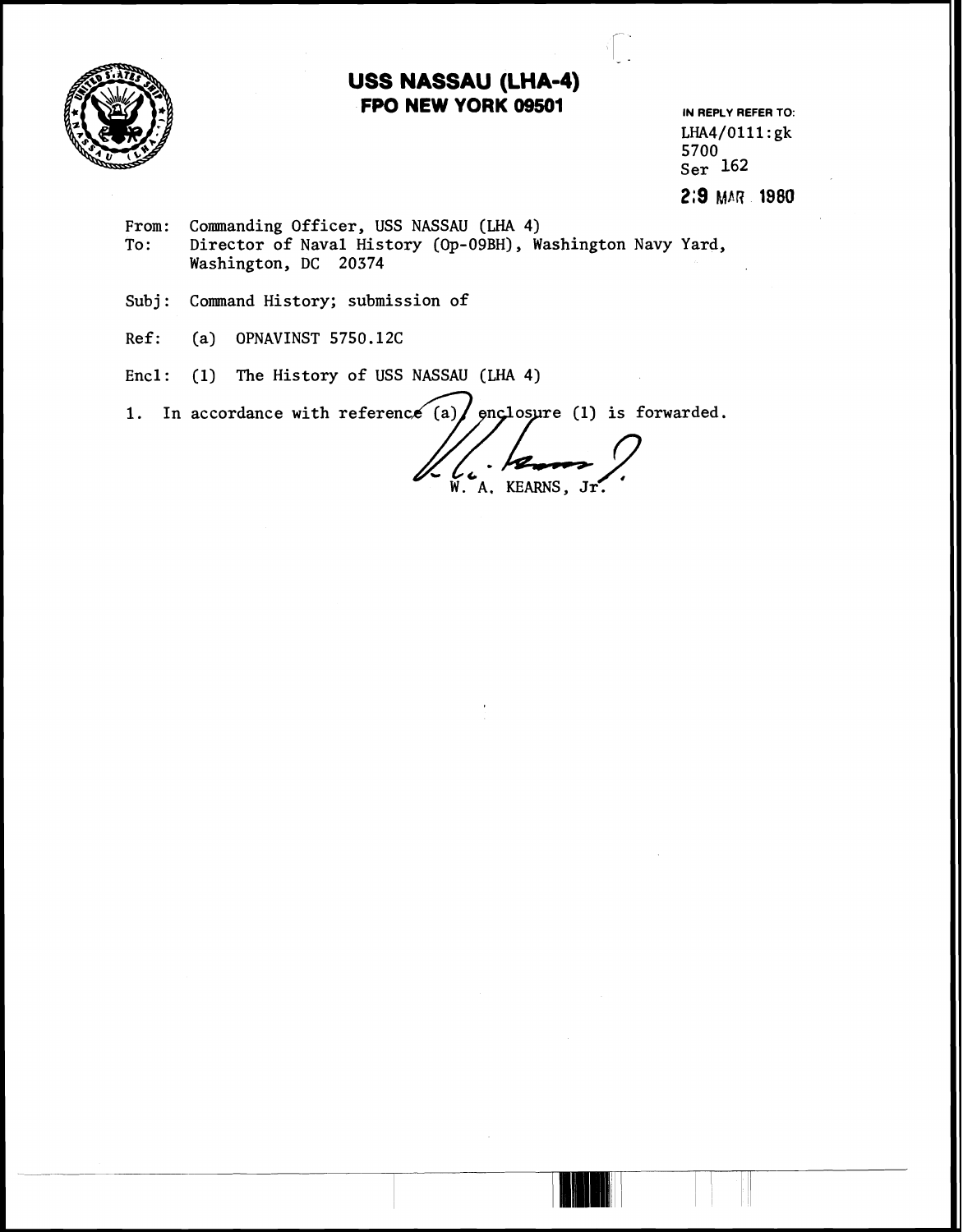THE HISTORY

Í.

 $OF$ 

UNITED STATES SHIP

NASSAU

**(LHA 4)** 

٠.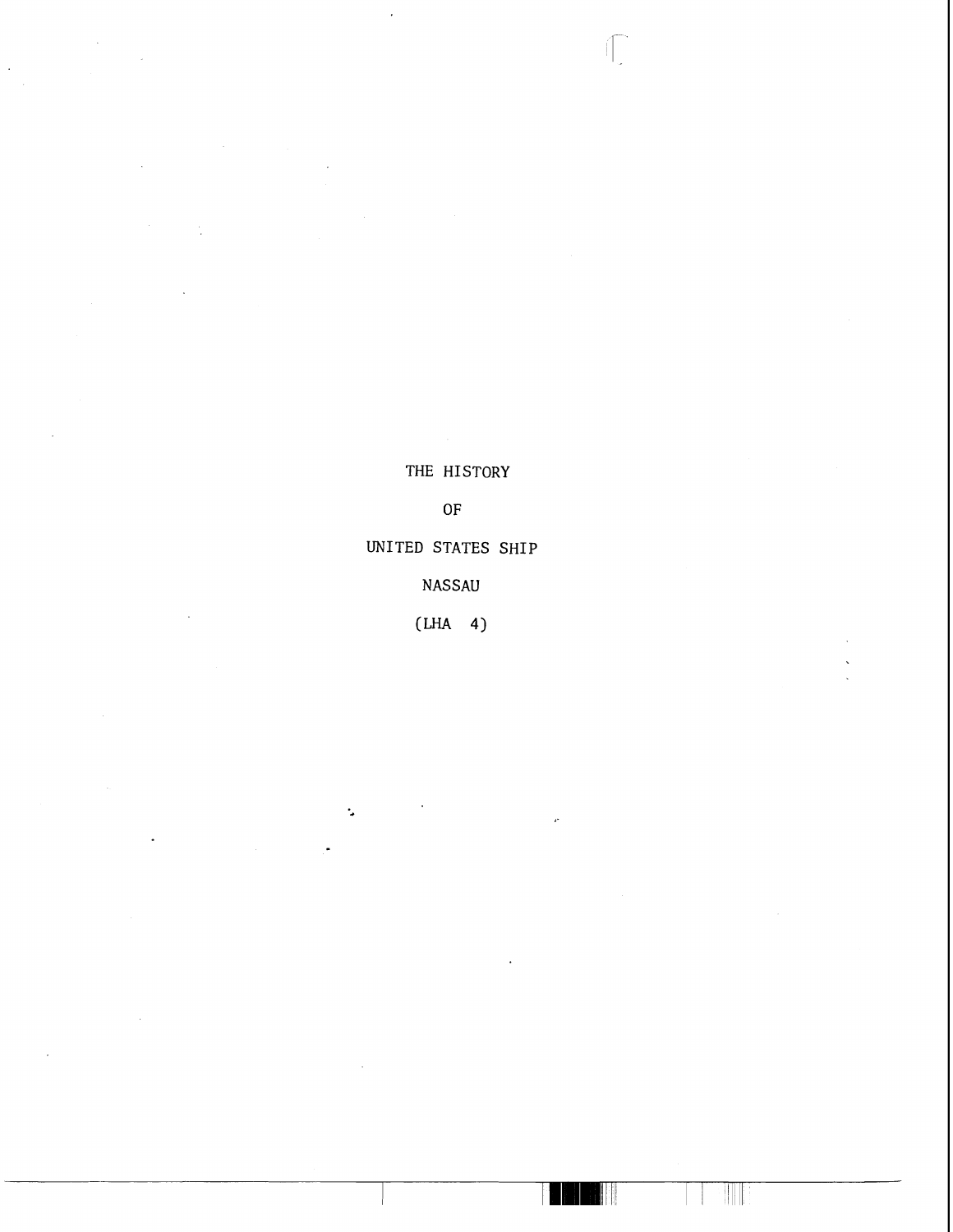FORWARD

When the builders have finished with a new ship she is still an inanimate thing. Her hull is seaworthy, her engines are sound, and her gear is good, but you can't tell whether she is destined to become a proud and respected lady or a weak sister.

When her crew steps aboard, the ship comes to life. The skipper, the officers, and each man in the crew, all loan her a piece of their souls, to keep as long as they serve in her. These little pieces added together make up the soul of the ship and change her from so many tons of cold metal to a warm, living and breathing member of the seagoing community of ships.

Some people think that, despite all our modern, scientific knowledge, man will never learn how to put life into inanimate matter. Seafaring men have been doing this for centuries.

i

TETTI

Daniel V. Gallery Rear Admiral, U. S. Navy (Retired) . - 1945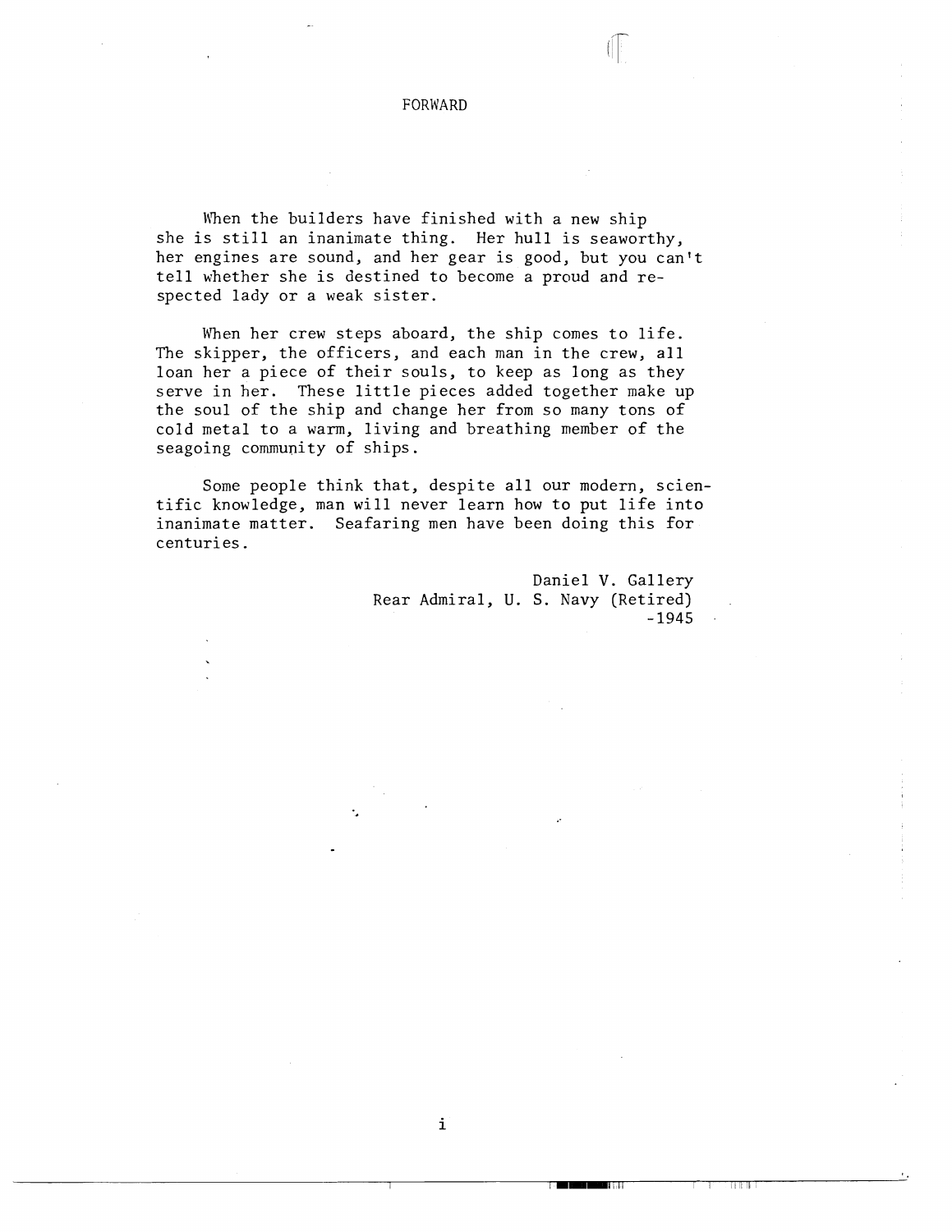## **TABLE OF CONTENTS**

 $\mathbb{I}$ 

| Command, Internal Organization and Embarked Units:4 |
|-----------------------------------------------------|
|                                                     |
|                                                     |

**B** I

त ।। ।।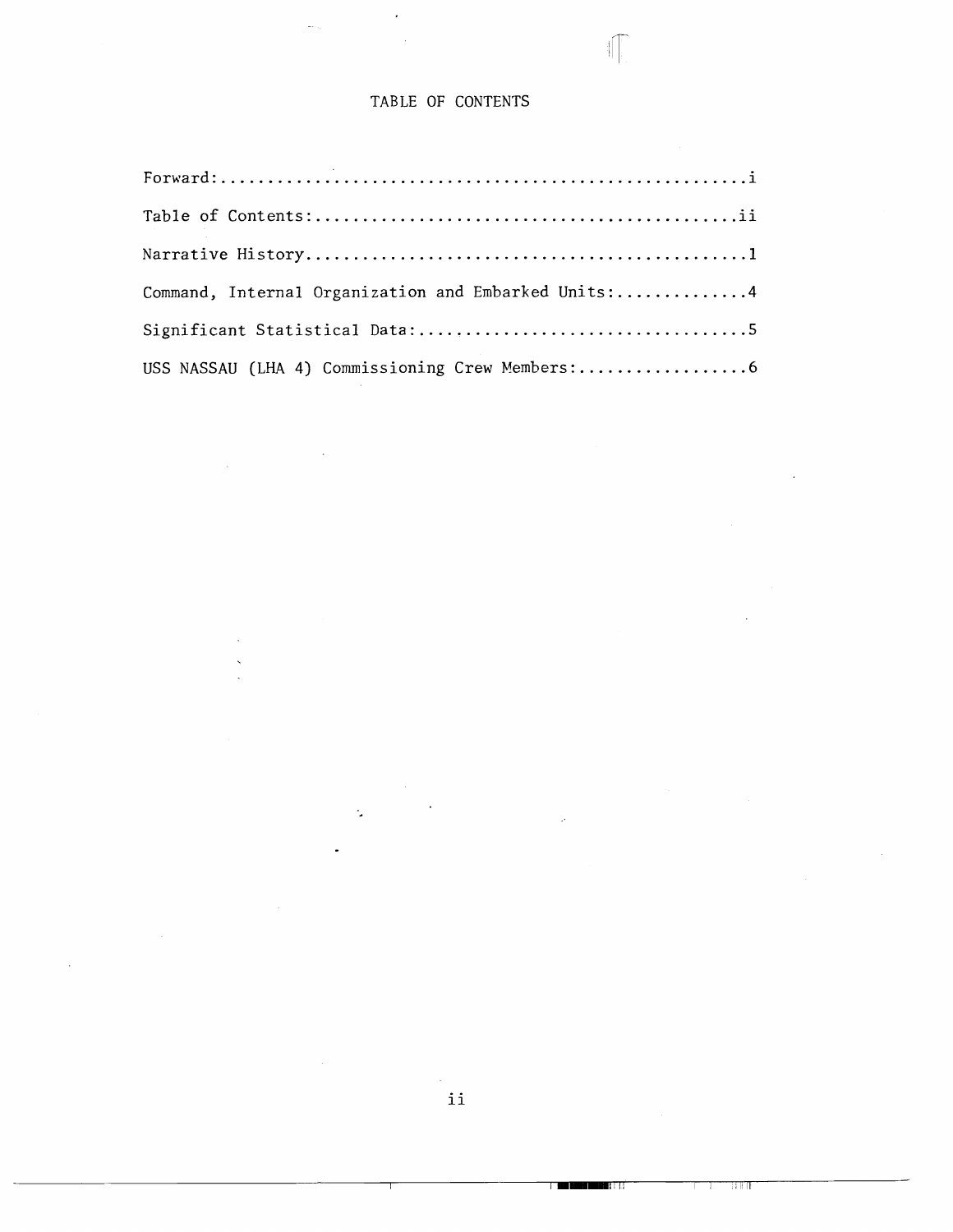#### HISTORY OF

### UNITED STATES SHIP NASSAU **(LHA** 4) .

USS NASSAU (LHA 4) was designed and built b'y Ingalls Shipbuilding Division of Litton Industries at Pascagoula, Mississippi, as the fourth of the Navy's newest class of General Purpose Amphibious Assault Ship. Her keel was laid 13 August 1973; she was christened in January 1978 and commissioned on 28 July 1979. Named to commemorate the first ever Navy-Marine Corps amphibious operation of the American Revolution which captured Fort. Nassau on New Providence Island, Bahamas Islands on 3 March 1776, she is over 840 feet long at the flight deck and has a beam of 106 feet; her boilers (the largest naval marine boilers in existence) power her 40,000 tons through the water at speeds in excess of 20 knots.

While Ingalls Shipyard was completing the final portions of the unique, modular construction, the Chief of Naval Personnel was busily engaged in identifying and writing orders for the crew that would commission NASSAU and sail her. In early December 1978, the first crew members began reporting to the Fleet Training Center at Norfolk, Virginia. In some instances, the specialized training that the crew members underwent had commenced over a year prior to their reporting. The training environment at the Fleet Training Center was hectic, as the first crew members prepared for their trip to the building site in<br>Pascagoula, Mississippi. In early February 1979, the Prospective In early February 1979, the Prospective Commanding Officer, Captain William A. Kearns, Jr., U. S. Navy, was ready. He and the "Nucleus One" crew departed Norfolk and established the Pre-Commissioning Detachment in Pascagoula.

The nucleus crew's job was enormous. They were responsible for accepting each one of the 1399 compartments aboard. Additionally, they were responsible for preparing the ship and making her ready for acceptance by the U. S. Navy and for the establishment of the administrative organization that would make her following commissioning. In early April, the nucleus crew was augmented by an additional sixty personnel of the "Nucleus Two" crew. In all, the Pascagoula detachment would reach a size of approximately 150 personnel before the arrival of the balance crew.

The pace in Norfolk, where the Balance Crew of about 400 men was to be located, remained hectic. The Pre-Commissioning Unit, headed by the C<sup>ship's</sup> Executive Officer, Commander Robert J. Ianucci, U. S. Navy, geared up for'the arrival of the balance crew. The pace was intense; in one memorable Easter Sunday weekend, over one hundred crew members reported fqr duty. By the end of April, with the crew essentially together, the emphasis shifted to training. Before their departure for the ship, over 21,000 man days of class room instruction, formal schools instruction and on-the-job training aboard various Norfolk based ships would be accomplished and documented.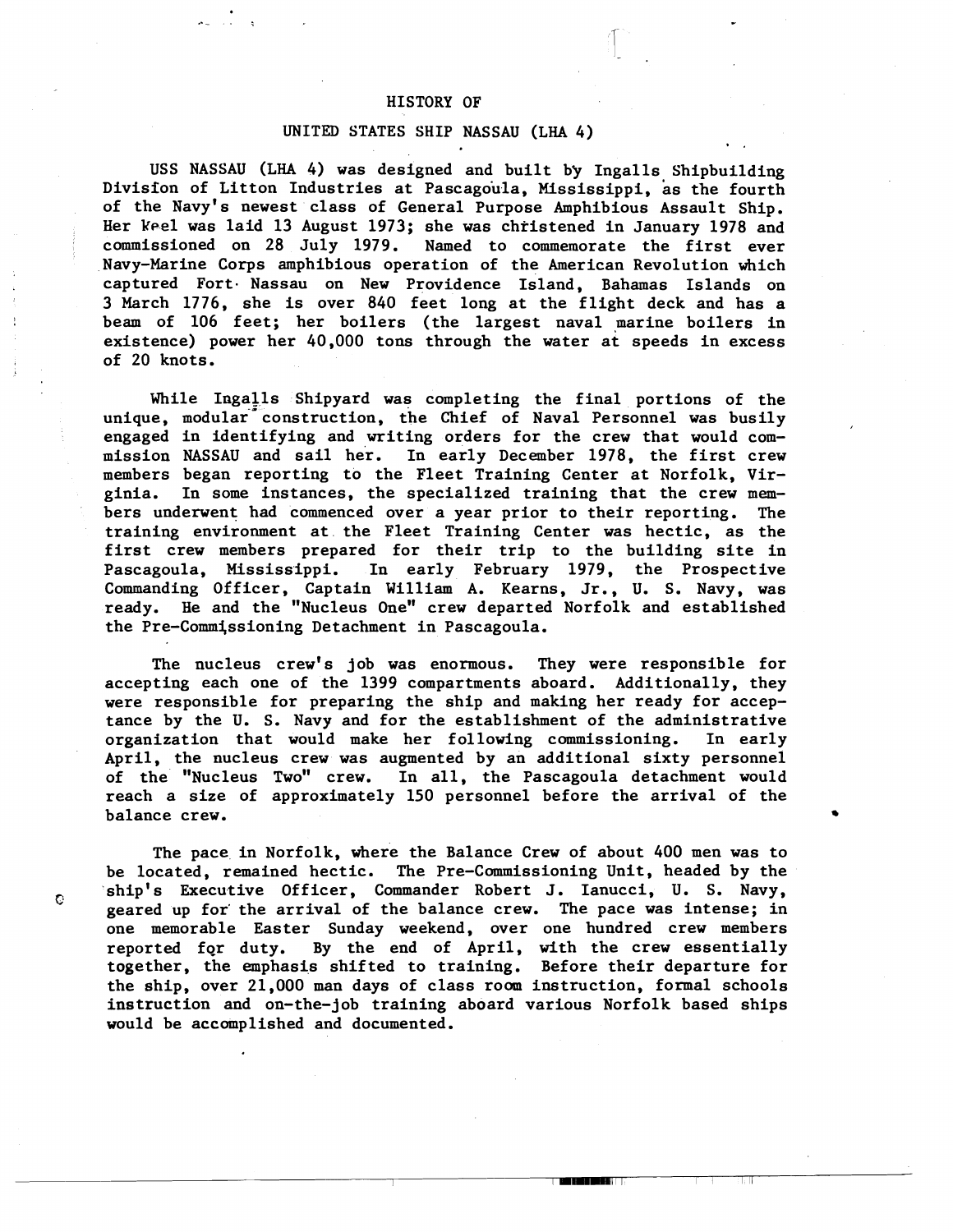On June 27, the Balance Crew departed Norfolk in three separate airlifts for the building site and moved directly aboard ship. Once aboard in Pascagoula, an extensive forty-day period of hands-on training commenced. Additionally, round-the-clock work commenced preparing the ship for the commissioning ceremony. **On** July 28 1379, USS NASSAU **(LHA** 4) was pl'aced into commission. Principal speaker for the occasion was the Honorable John Warner, U. S. Senator from the Commonwealth of Virginia. Also present and participating in the ceremony were the Secretary of the Navy, the Honorable W. Graham Claytor, Jr.; Commander Naval Surface Force, U.S. Atlantic Fleet, Vice Admiral John D. Johnson, Jr., U. S. Navy; the Assistant Commandant of the Marine Corps and Chief of Staff, General Kenneth McLennan, U. S. Marine Corps; the Commandant of the Sixth Naval District, Rear Admiral Donald P. Hall,, U. S. Navy; the Supervisor of Shipbuiding , Conversion and Repair, U. S . Navy, Pascagoula, Supervisor of Shipbuiding, Conversion and Repair, U.S. Navy, Pascagoula, Mississippi, Rear Admiral William E. McGarrah, Jr., U. S. Navy; and the ship's sponsor, Mrs. Louis H. Wilson, wife of the former Commandant of the Marine Corps.

Following the ceremony, NASSAU made ready for her initial underway period for transit to her homeport of Norfolk. Following her initial arrival in homeport, she hosted the change of command ceremony in which Rear Admiral W. G. **HAMM,** U. S. Navy, assumed command of Amphibious Group TWO. Two short at sea shakedown/training periods and a dependent's cruise closed the month of August. On 4 September, NASSAU was directed by Commander Second Fleet to get underway and that evening, she embarked Rear Admiral R. W. Watkins, U. S. Navy, Commander Service Group TWO and served as the flag ship of CTG 20.8, which was formed for the purpose of storm evasion due to Hurricane David.

On 1 October, NASSAU was again underway in the Virginia Capes Operating Areas conducting Underway Replenishment Ship Qualification Training. Early in the morning of 2 October, NASSAU was directed to return to her homeport and commence loading of ammunition and LFORM (Marine supplies and munitions) in response to a Presidential order to reinforce the U. S. Naval Base at Guantanamo Bay, Cuba. On 9 October, she was underway enroute to Morehead City, North Carolina. A brief stop off the coast of Virginia Beach was made to embark four **LCUs** from Assault Craft Unit TWO, homeported at the Naval Amphibious Base, Little Creek. On 10 and 11 October, while anchored off the coast of Morehead City, \* NASSAU embarked the 38th Marine Amphibious Unit; later that evening, with Commander Amphibious Squadron SIX embarked, NASSAU, as flag ship for TASK FORCE ONE FOUR FIVE (which included USS PLYMOUTH ROCK (LSD 29) and USS SPARTANBURG COUNTY (LST 1192), steamed for Guantanamo Bay, Cuba, to "land'the landing force." The Reinforcement Exercise was successfully accomplished with the landing at Guantanamo Bay on 17 October. After completing the administrative off-load of Marine supplies and cargo, NASSAU returned to her homeport for a short period of upkeep prior to the return trip to transport the Marines back to their home base of Camp Lejeune, North Carolina. This operation required the embarkation of 1660 Marine Corps troops and Navy staff, 258 Marine-Corps tanks, trucks

Ċ

 $\overline{2}$ 

-F W

TEN UTAN KE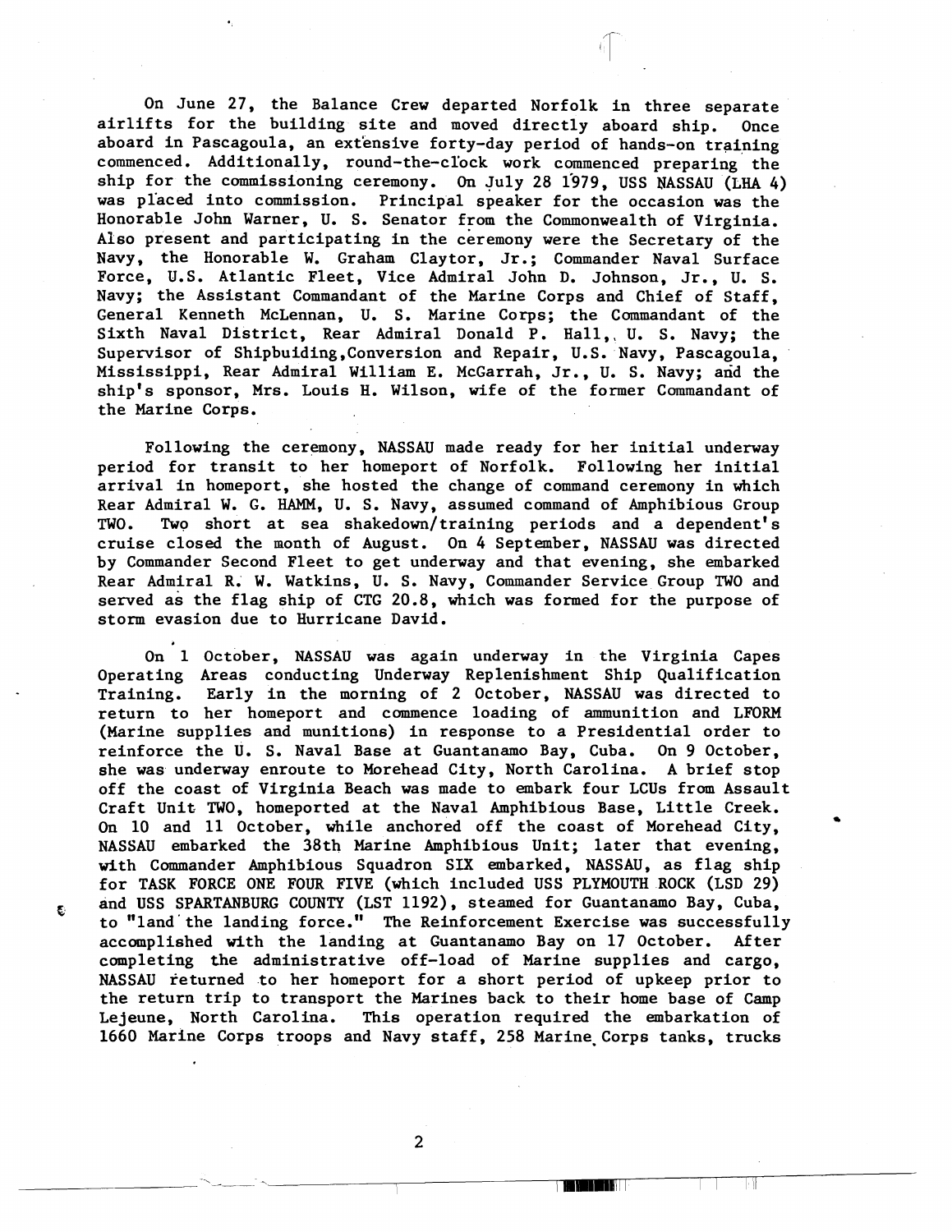and other vehicles, over a million and a half pounds of cargo and 27 helicopters. Thus, the Guantanamo Bay Reinforcement Operation was the first time that a ship of the **LHA** class was exercised at its' maximum loadout capability. This operation was successfully conducted within ninety days of ship commissioning--with not a single injury, not a single aircraft incident, not a single pallet of cargo lost.

Following two weeks in port over the Thanksgiving holidays, NASSAU was underway in early December for intensive Damage Control Training, during which time she also successfully completed gun and missile Ship Qualifications Training and Certification. She returned to homeport on 9 December 1979 and began a month-long period of holiday leave, upkeep and tender availability. On 10 December, Rear Admiral W. G. HAMM, U. S. Navy, Commander Amphibious Group TWO, again broke his flag aboard NASSAU and she served as his flagship for a month-long period.

 $\overline{3}$ 

**THE USE OF THE TIME T** 

-Fil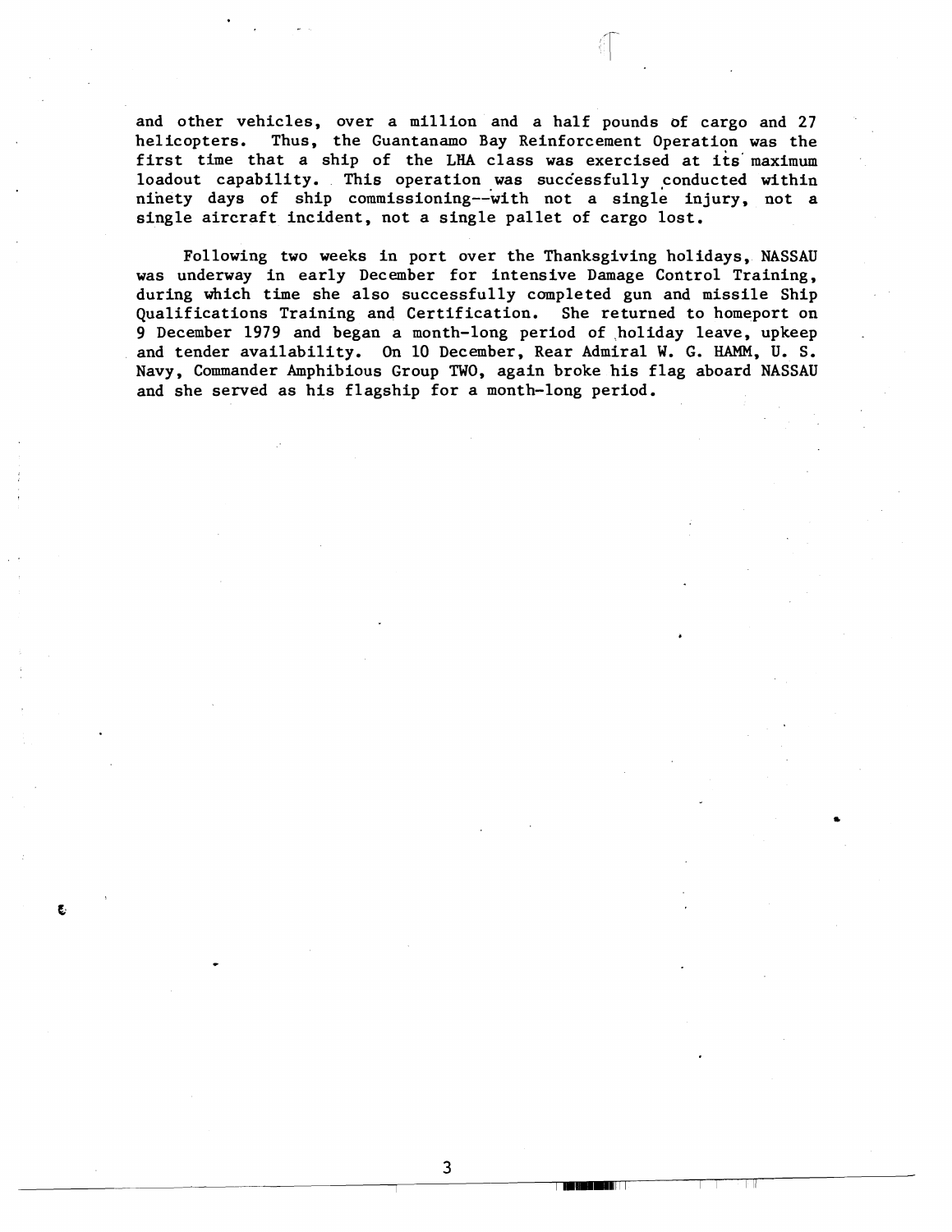#### COMMAND

## INTERNAL ORGANIZATION

#### AND

### EMBARKED UNITS

Since commissioning, NASSAU has been commanded by Captain William A. Kearns, Jr., U. S. Navy. Commanding Officer, USS NASSAU (LHA 4) reports to Commander Amphibious Group TWO for administrative purposes and to Commander Naval Surface Force, U.S. Atlantic Fleet for operational control.

NASSAU is internally organized with the following Departments

| Administration | Navigation     |
|----------------|----------------|
| Operations     | Combat Systems |
| Air            | Supply         |
| Deck           | Engineering    |
| Communications | Medical/Dental |
| AIMD           |                |

During storm evasion steaming, in September 1979, NASSAU was assigned to TASK GROUP TWO ZERO POINT EIGHT. During Guantanamo Bay Reinforcement Exercise 1-79 (October - November 1979), NASSAU was assigned to TASK FORCE ONE FOUR FIVE and reported to Commander Amphibious Squadron SIX. Embarked in NASSAU for the Reinforcement Exercise were the following units: .

Commander and Staff, Amphibious Squadron SIX Tactical Air Control Squadron ONE, Detachment BRAVO Underwater Demolition Team TWO ONE, Detachment TWO Fleet Composite Operational Readiness Group TWO, Detachment TEN SEAL Team TWO, Detachment HOTEL Naval Beach Group TWO, Detachment CHARLIE

The following Marine Corps units composed the 38th Marine Amphibious Unit, embarked in NASSAU for the Reinforcement Exercise:

Headquarters 38th Marine Amphibious Unit Marine Medium Helicopter Squadron ONE SIX TWO Headquarters and Service Company, Battalion Landing Team 3/6 INDIA Company, Battalion Landing Team 3/6 KILO Company, Battalion Landing Team 3/6 Weapons Company, Battalion Landing Team 3/6 FOX Battery AT TOW Company, 2nd Tank Battalion Headquarters Marine Service Support Group THREE EIGHT

4